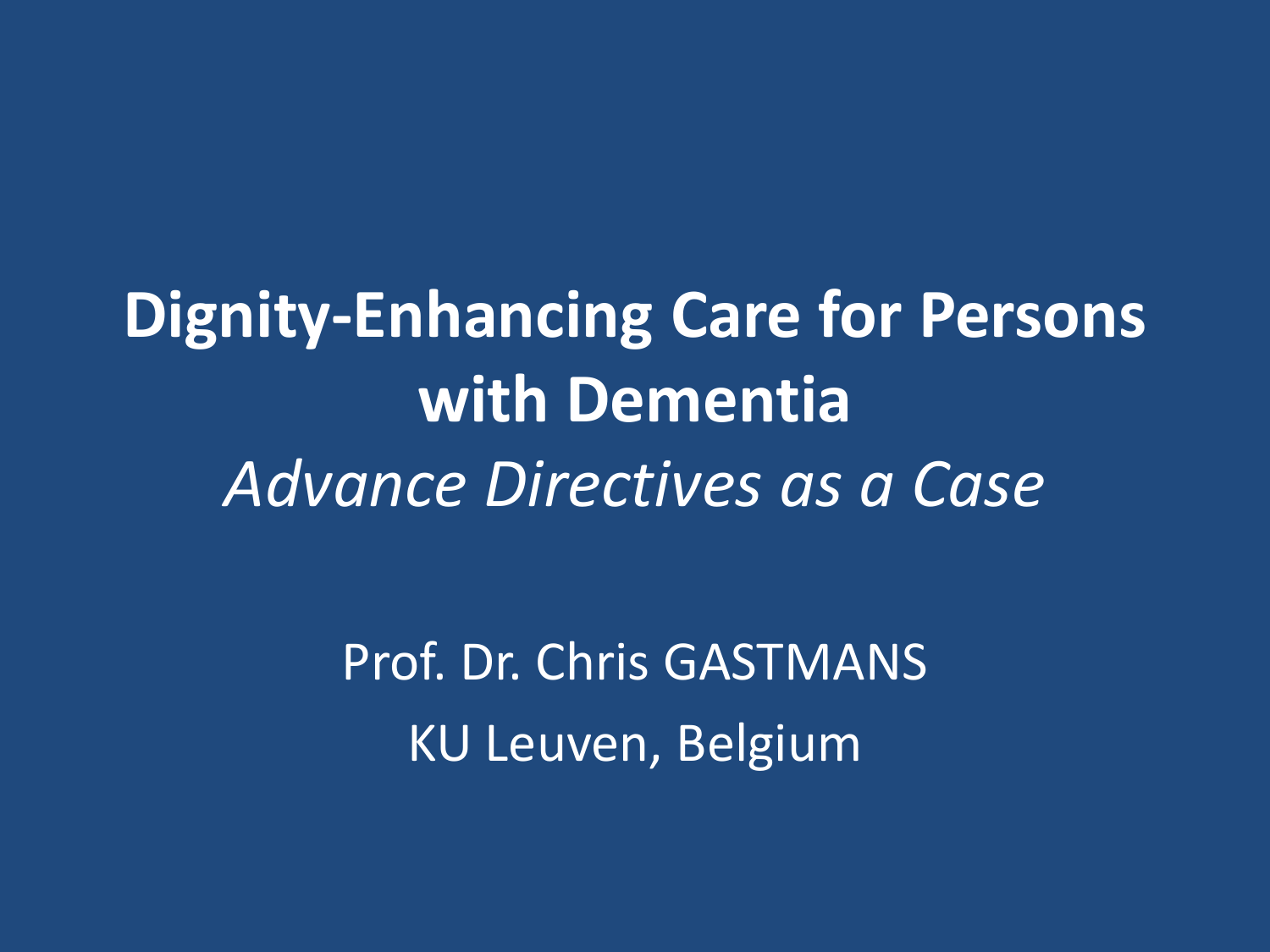## **Introduction**

- Number of **older people** continues to increase worldwide
- **Population with dementia** will double every 20 years
- Demographic evolutions result in **new responsibilities:**
	- Opinions on vulnerability, care, dignity
	- 'Preparing the future'
	- Legal regulations regarding 'end-of-life care'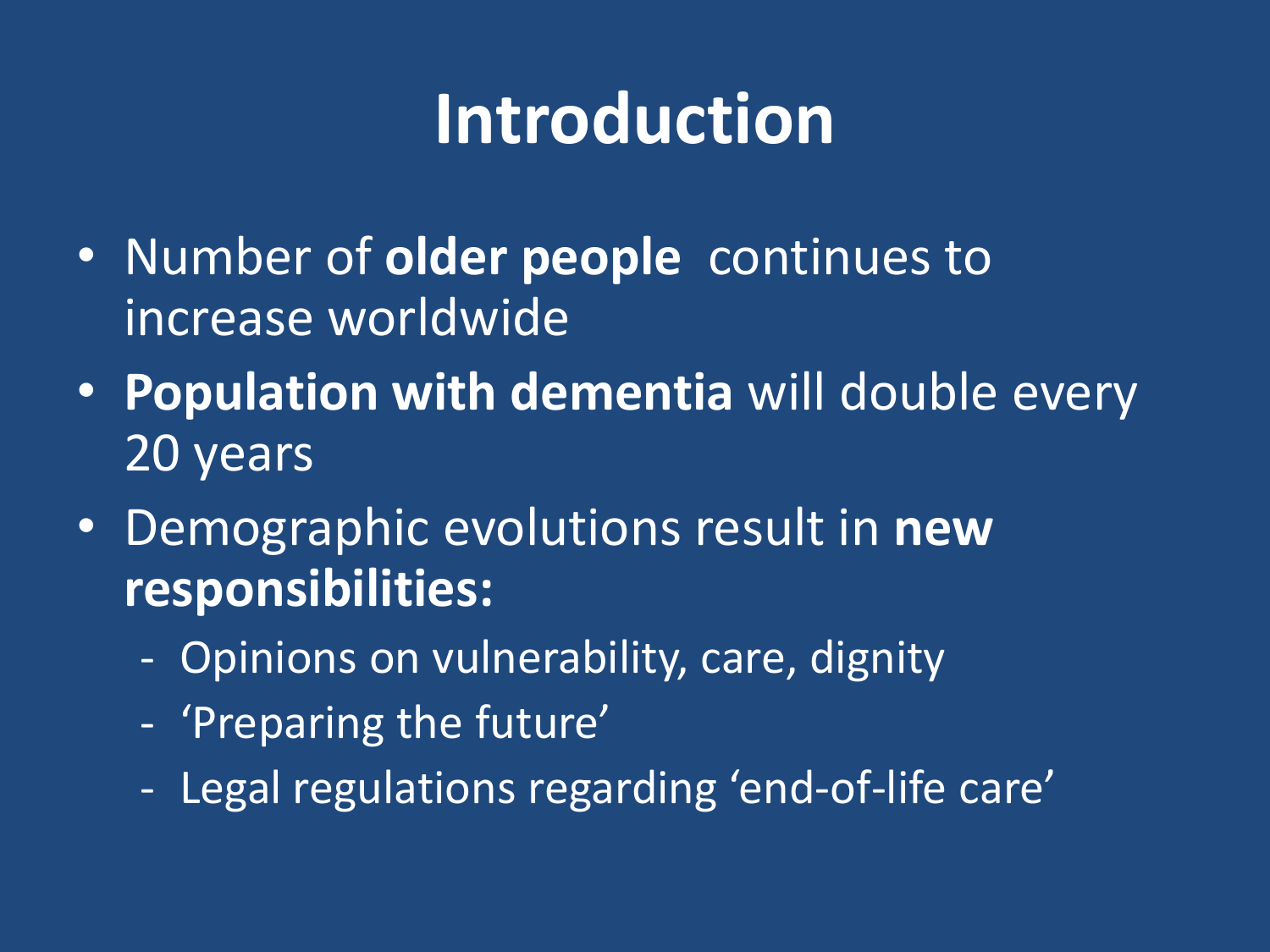- **Specific ethical approach** to deal with ethical issues in dementia care
- Application to **advance directives**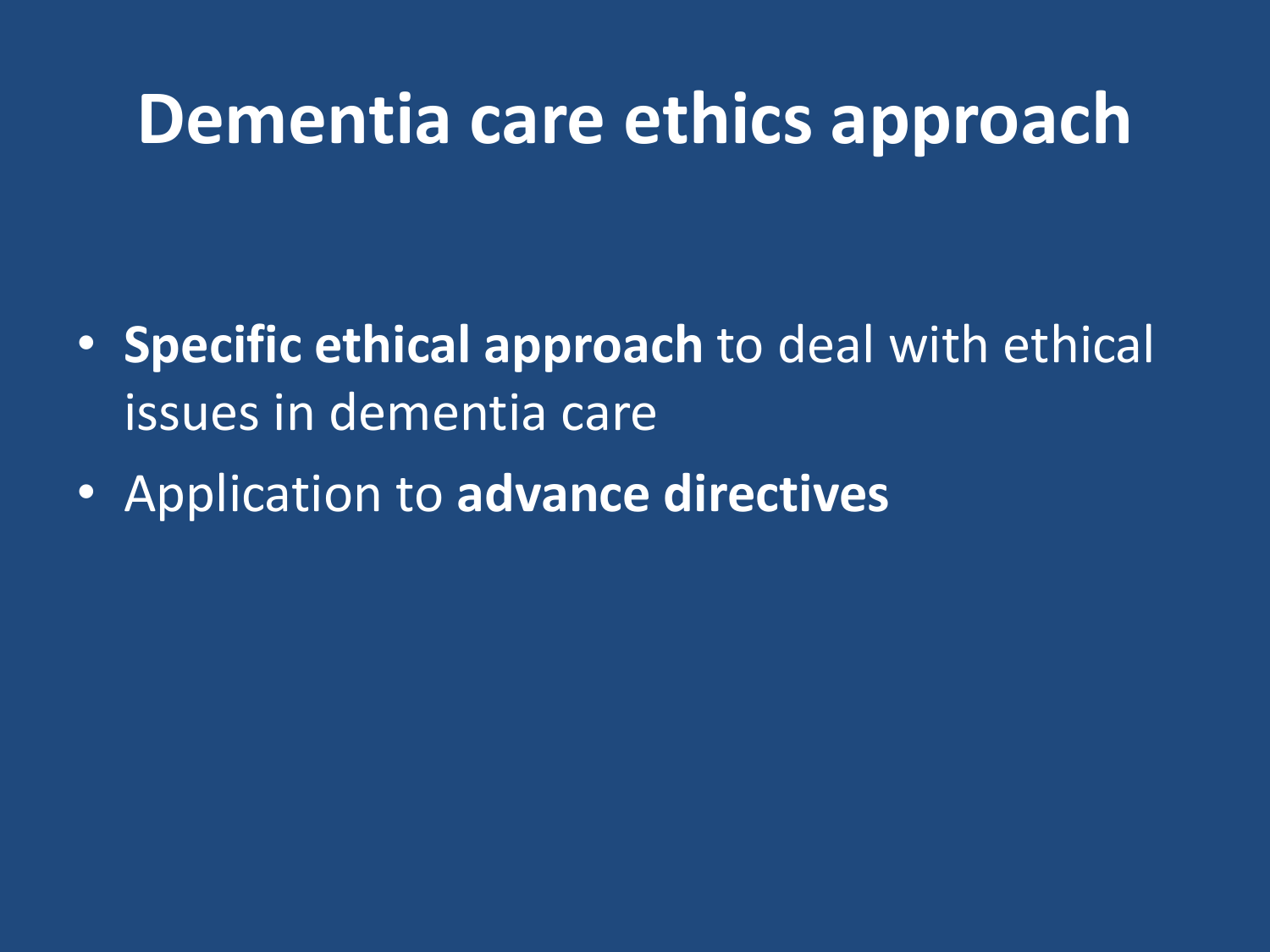- **Three characteristics**:
	- The **lived experience** aspect
	- The **dialogical-interpretative** (process-oriented) aspect
	- The **normative** aspect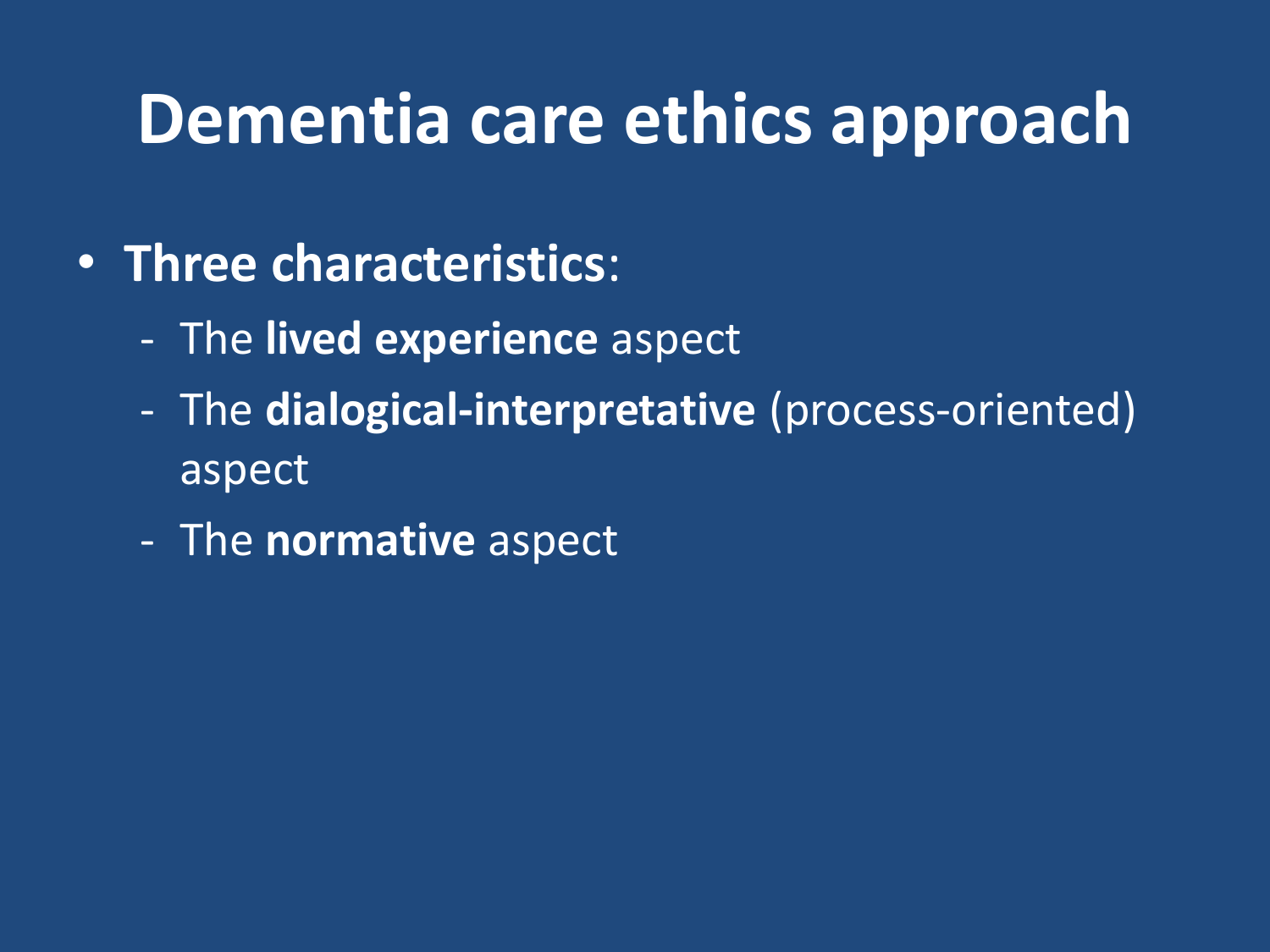#### • **Lived experience**:

- Lived experiences (inductive approach), not abstract constructions (deductive approach) should be primary guide for development of ethical approach
- **Vulnerability** as key-concept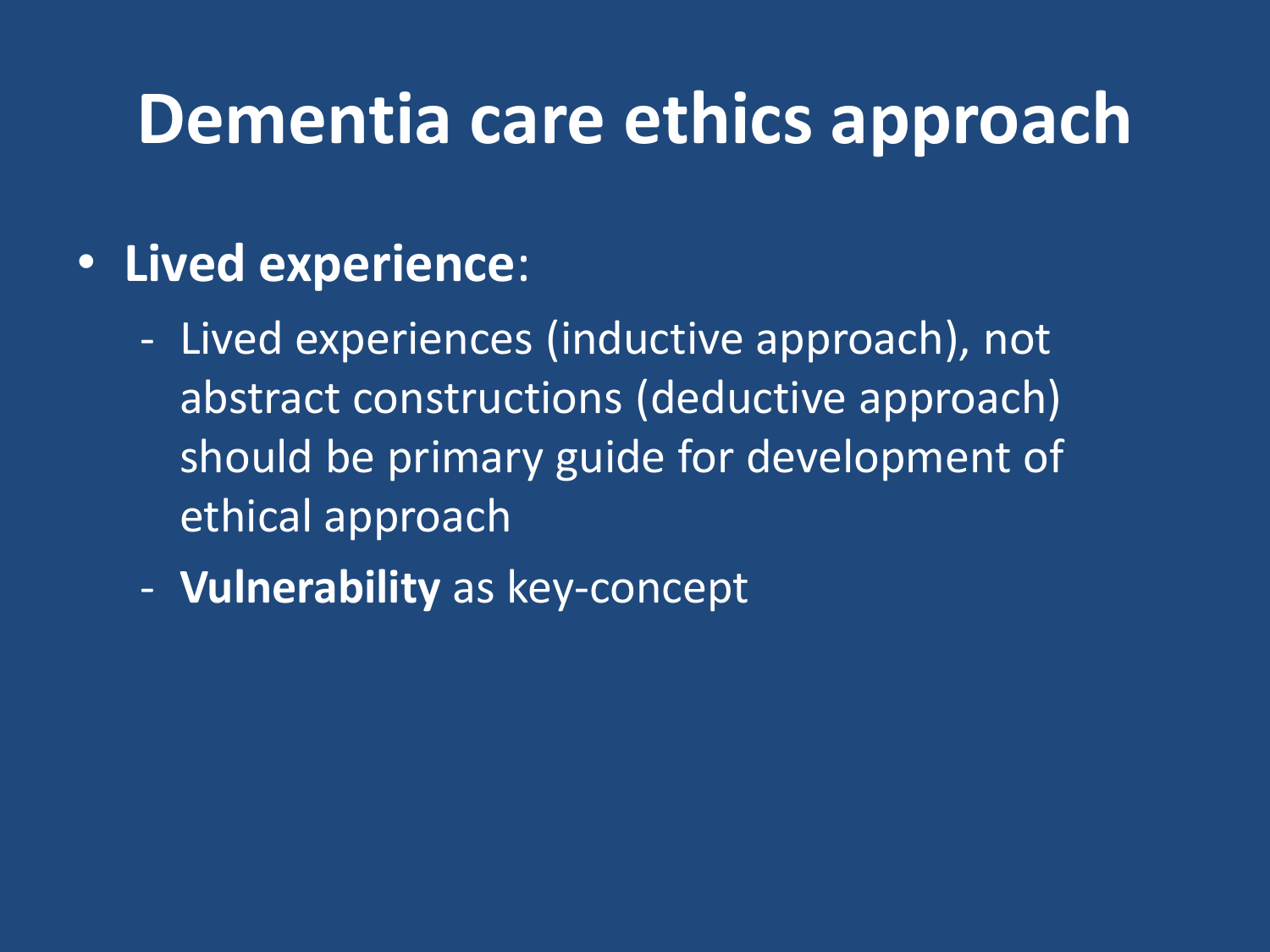#### • **Dialogical-interpretative**

- Ethical decision-making is based on dialogue between all people involved in ethical problem
- Viewpoints are never completely clear. Ethics concerns interpretation of viewpoints of people involved in ethical problem
- **Care** as key-concept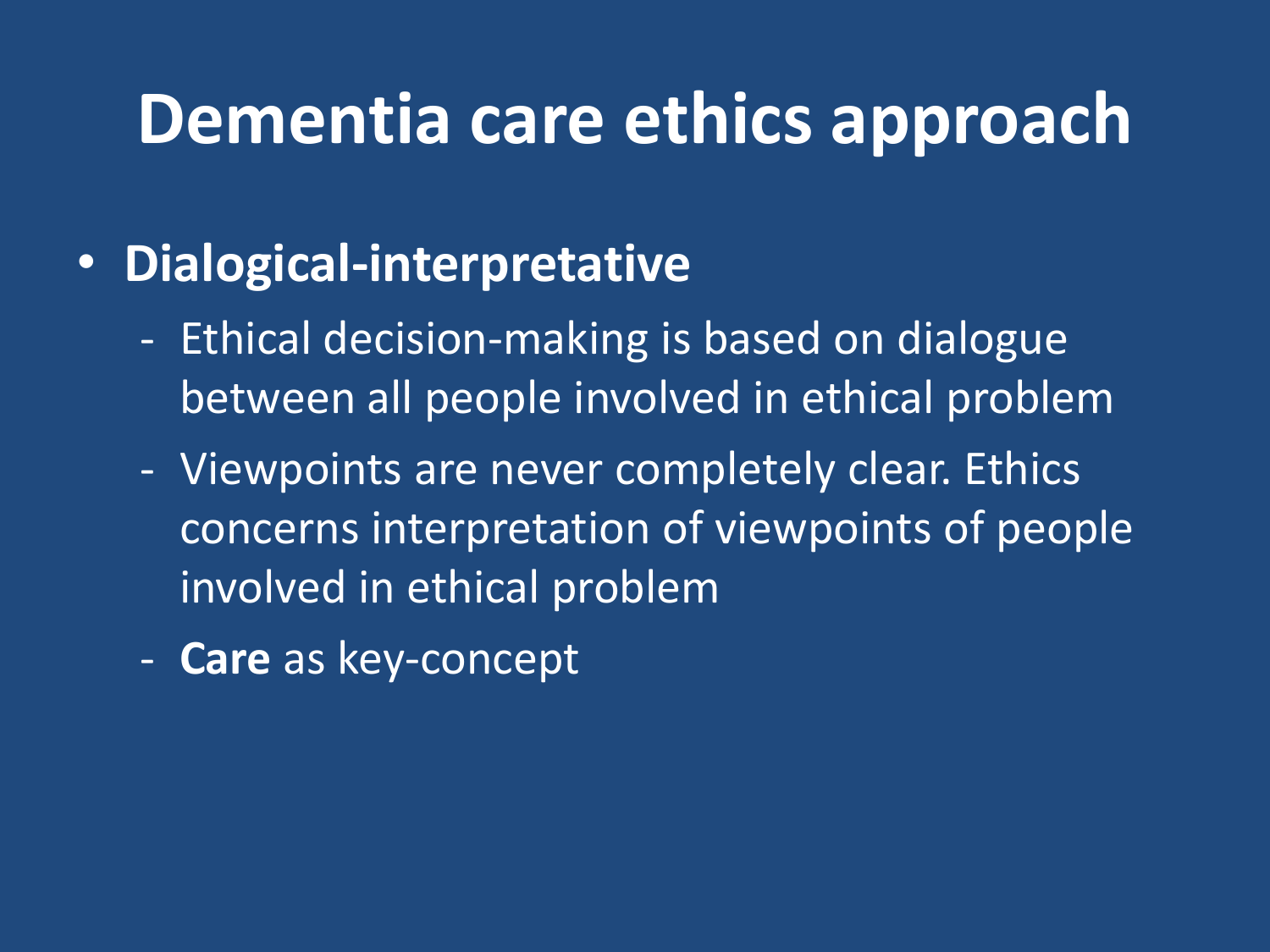#### • **Normative standard**:

- Ethics implies normativity (Why do we feel as if we should care? What counts as good care? …)
- These normative questions invoke a certain view of mankind that underlies care, that is, a specific anthropological framework
- **Dignity** as key-concept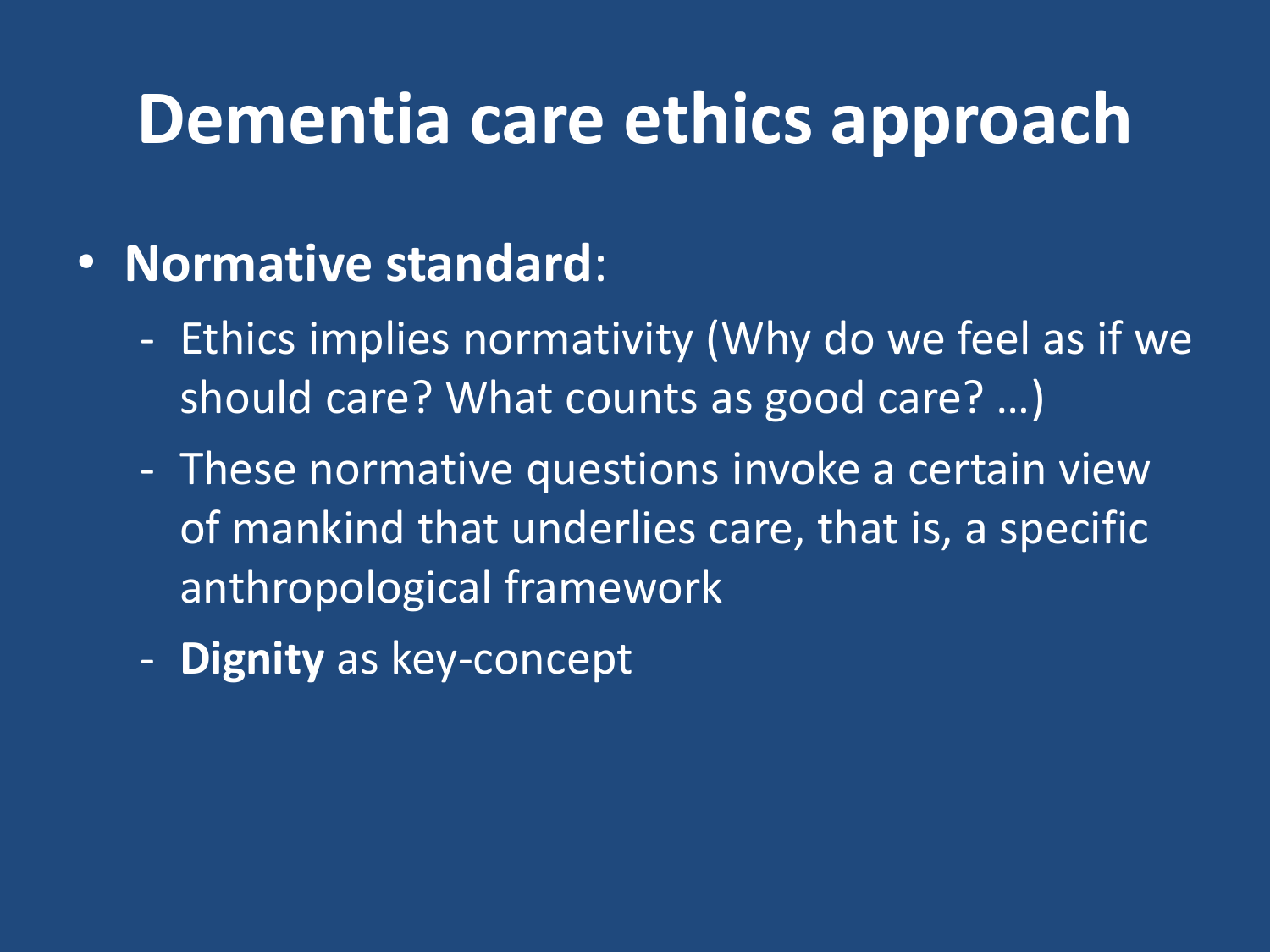• **Three key-concepts** of dementia care ethics

- Vulnerability (lived experience)
- Care (dialogical interpretative)
- Dignity (normativity)

• Ethical essence of dementia care practices: *"Providing care in response to the vulnerability of a human being in order to maintain, protect, and promote his dignity as much as possible"* (Gastmans 2013)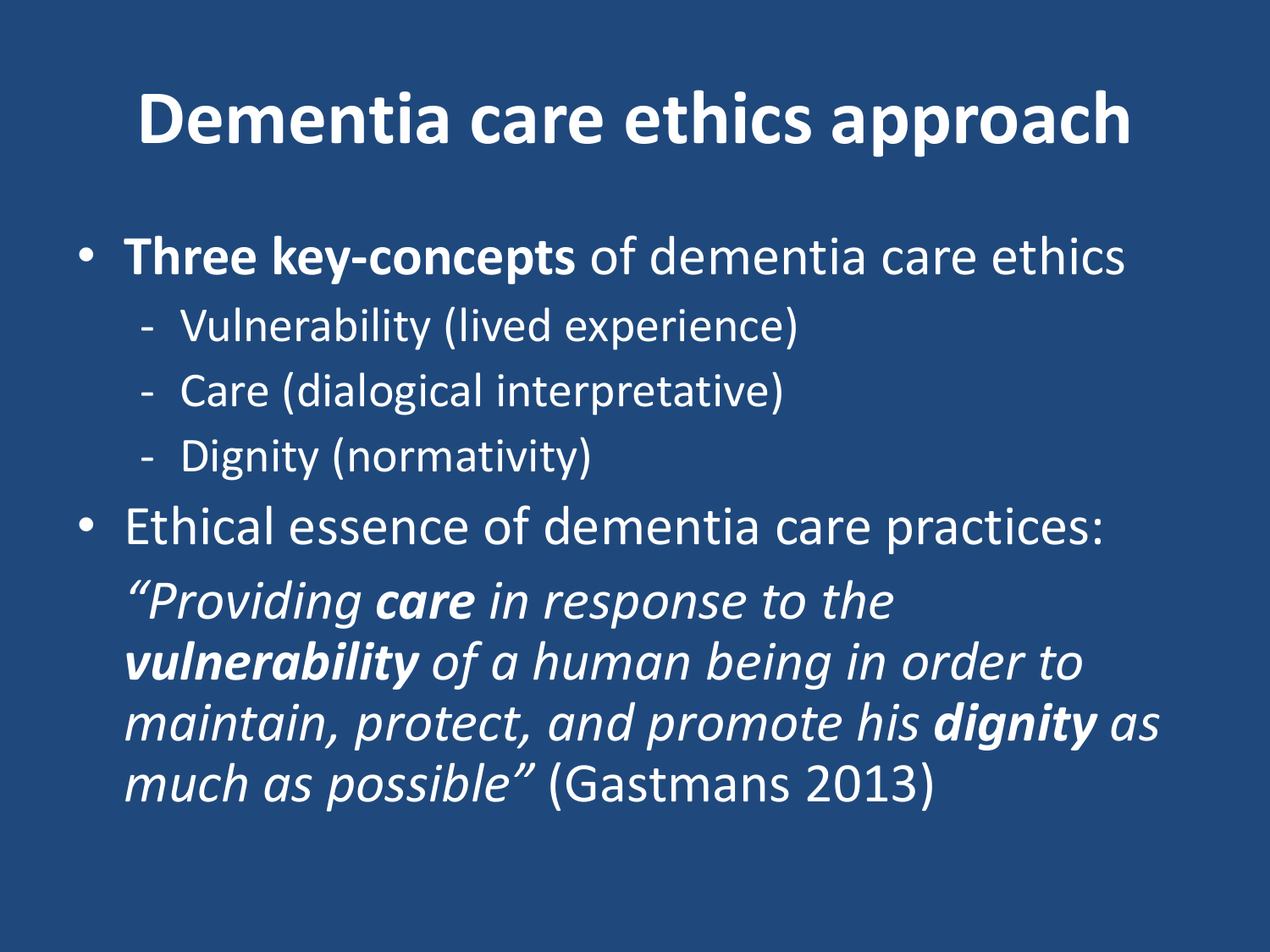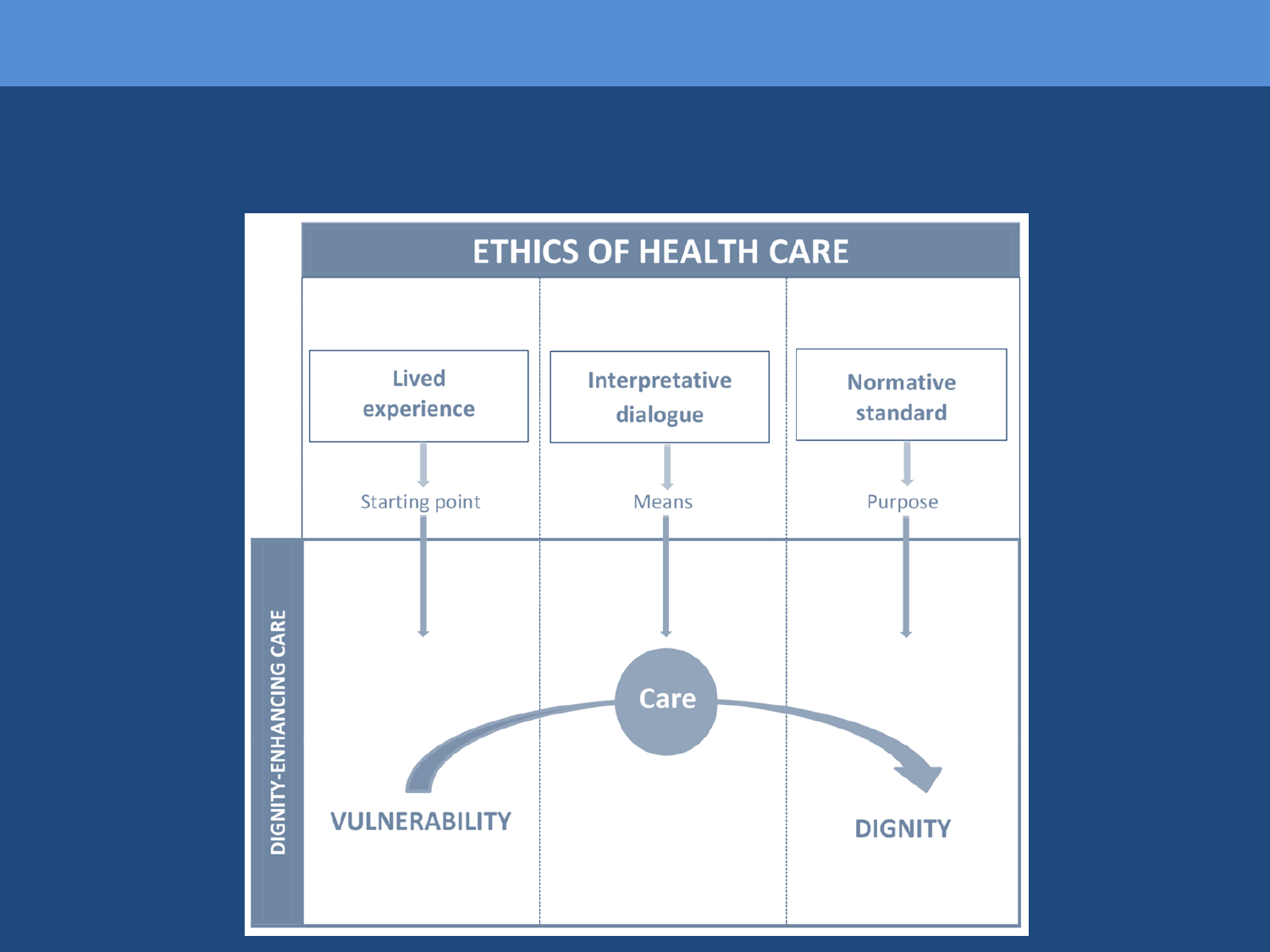## **Vulnerability** (lived experience aspect)

- Human life is characterized by **ordinaryhuman-vulnerability**
- Dementia produces **more-than-ordinaryvulnerability: vulnerability** of persons with dementia is situated in all dimensions of their being : physical, psychological, relational, social, moral, spiritual
- **Dignity** of these persons is threatened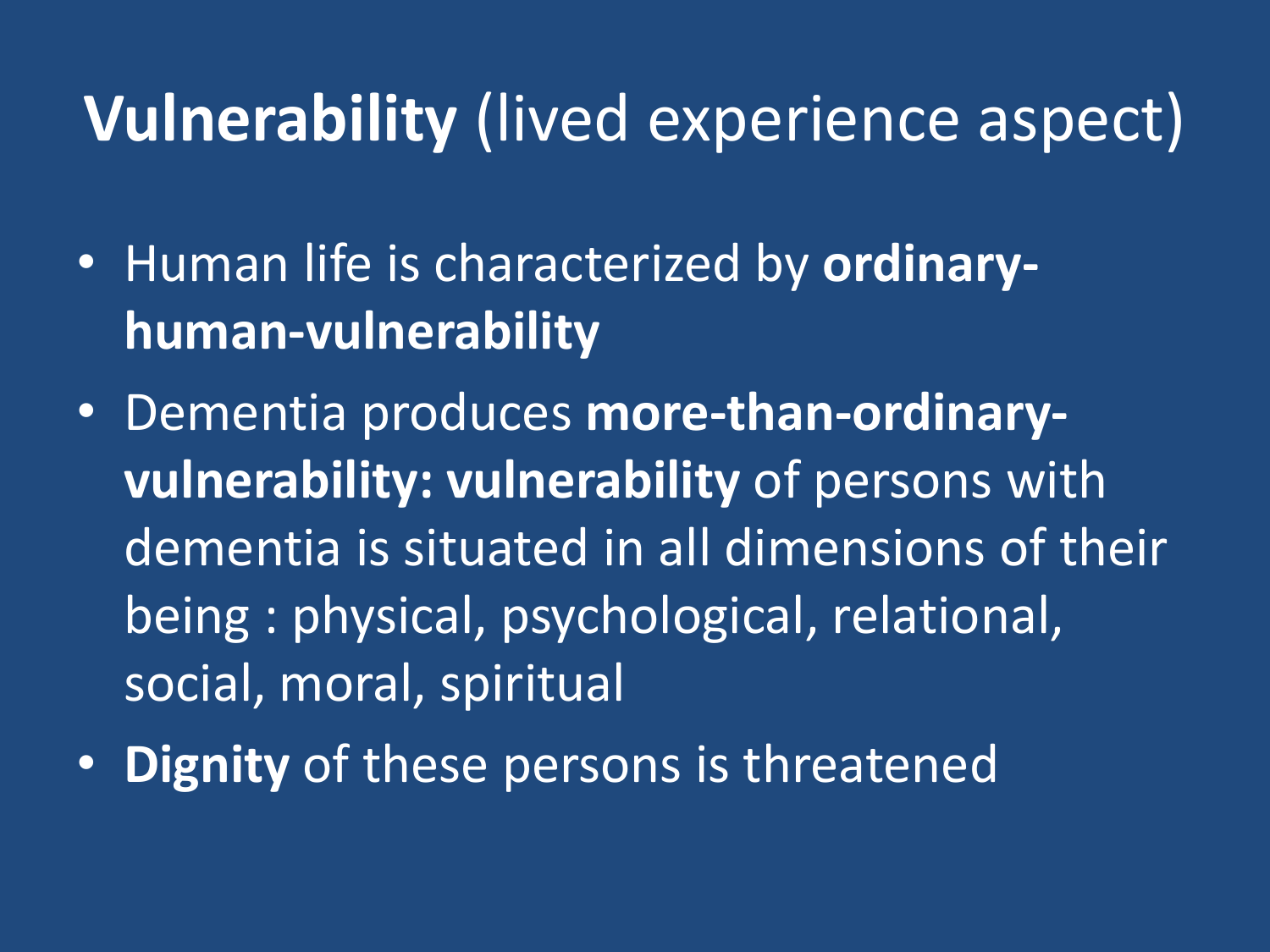# **Vulnerability**

- **Moral vulnerability** as a case:
	- Capacity to act responsibly
	- Capacity to make decisions concerning healthrelated condition and care
	- Advance directives as a solution?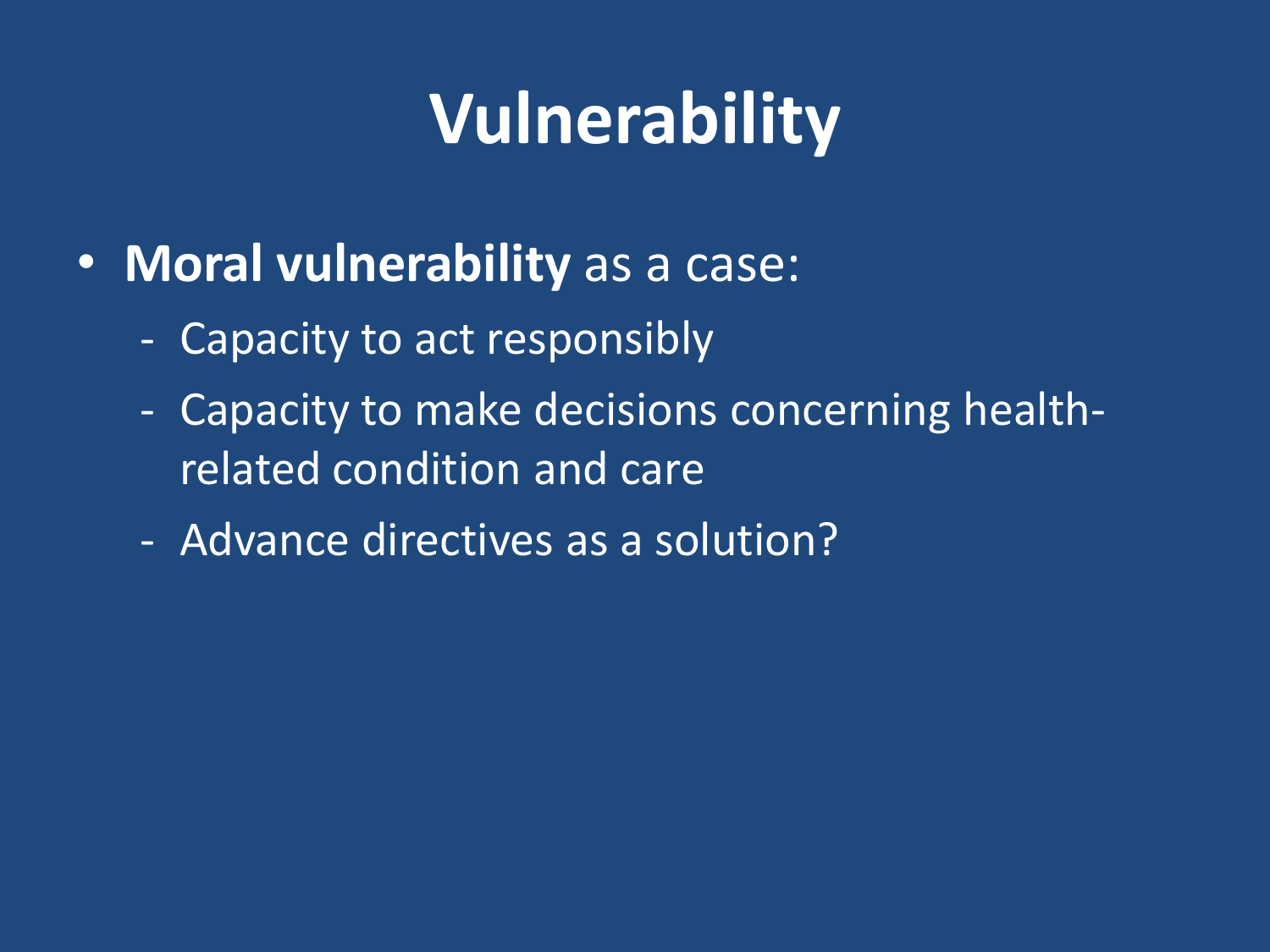# **Vulnerability**

#### - **Two approaches to AD**:

- 1. '*Precedent autonomy' approach*:
	- Competent predementia person ('then' self) governs the welfare of noncompetent person with dementia ('now' self)
	- Cognitivist approach

#### 2. '*Experiential interest' approach*:

- Predementia person and person with dementia are two different persons;
- Priority to 'now' self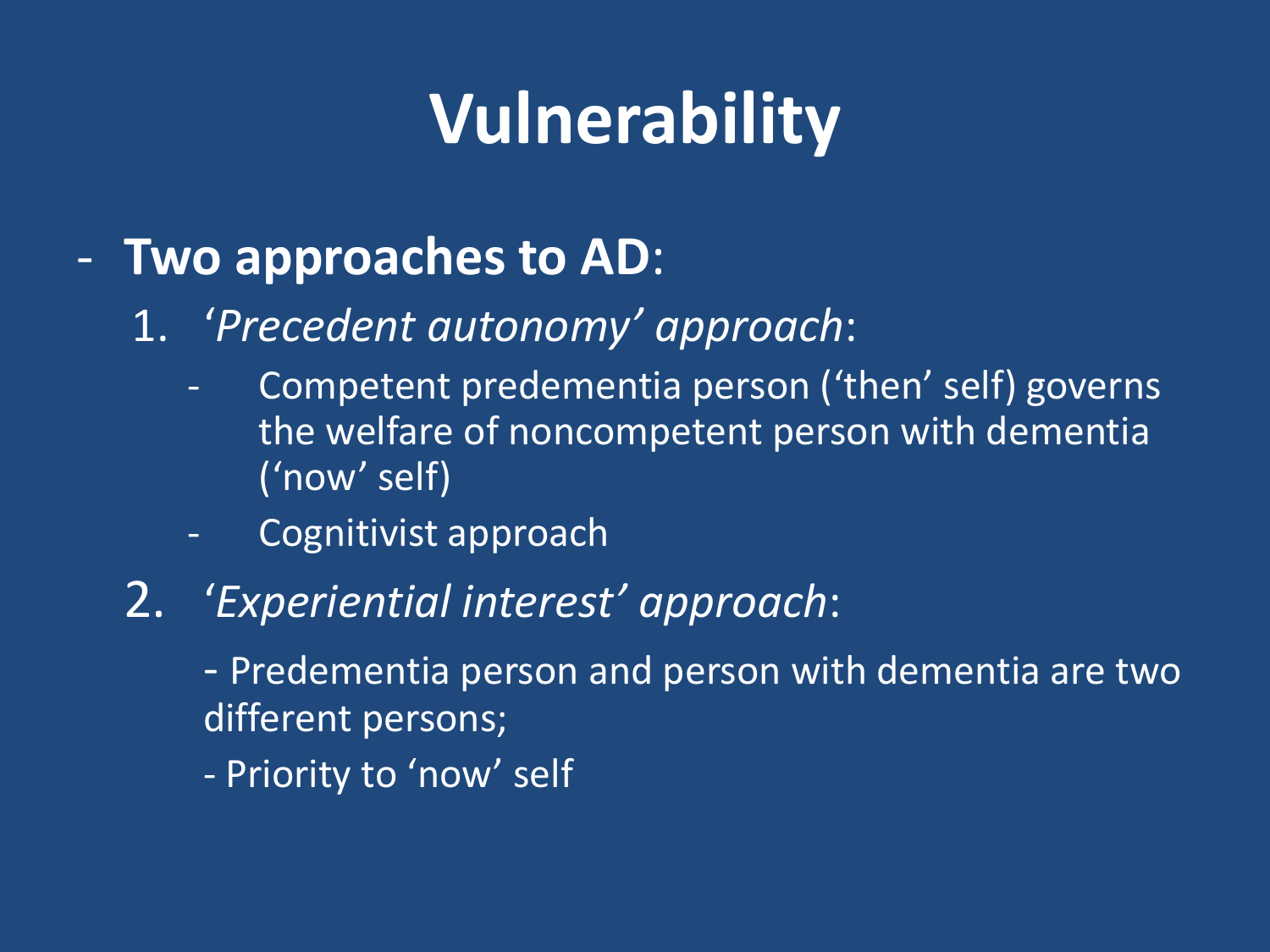## **Care** (interpretative dialogical aspect)

- **Care as interpretative and dialogical phenomenon**
	- Care always takes place in a relational context
	- Care originates in concern about the vulnerable state in which a fellow human being finds himself
	- Searching for most adequate and appropriate answer to vulnerability through shared dialogical process of communication and interpretation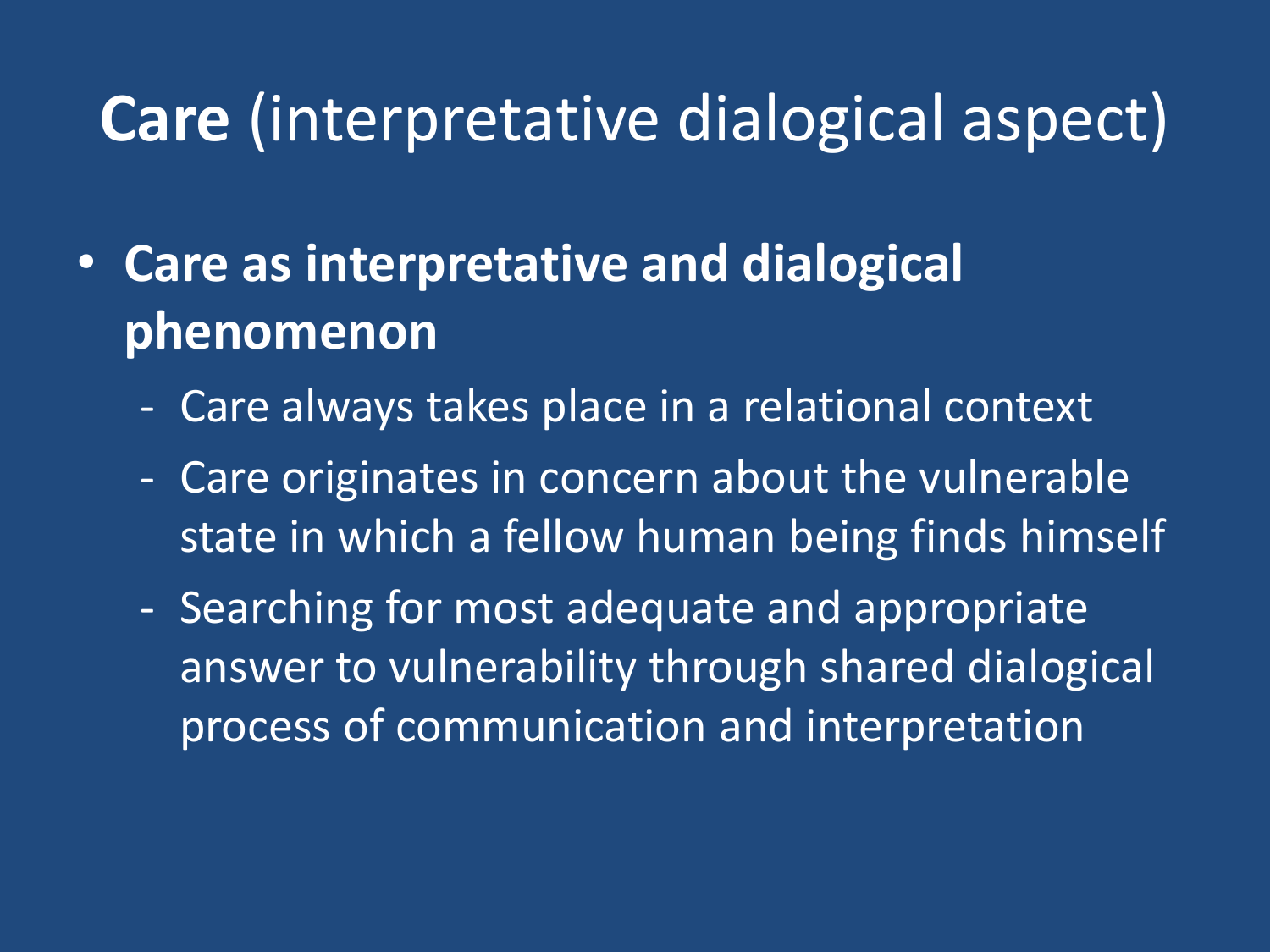

- Are **advance directives** adequate and appropriate answers to patient's vulnerability?
- **Precedent autonomy approach to advance directives**
	- Respect for patient's autonomy
	- Values of 'then self' prevail over 'now self'
	- Individuals are able to determine their wish concerning end-of-life care cognitively
	- These directives unambiguously tell caregivers what to do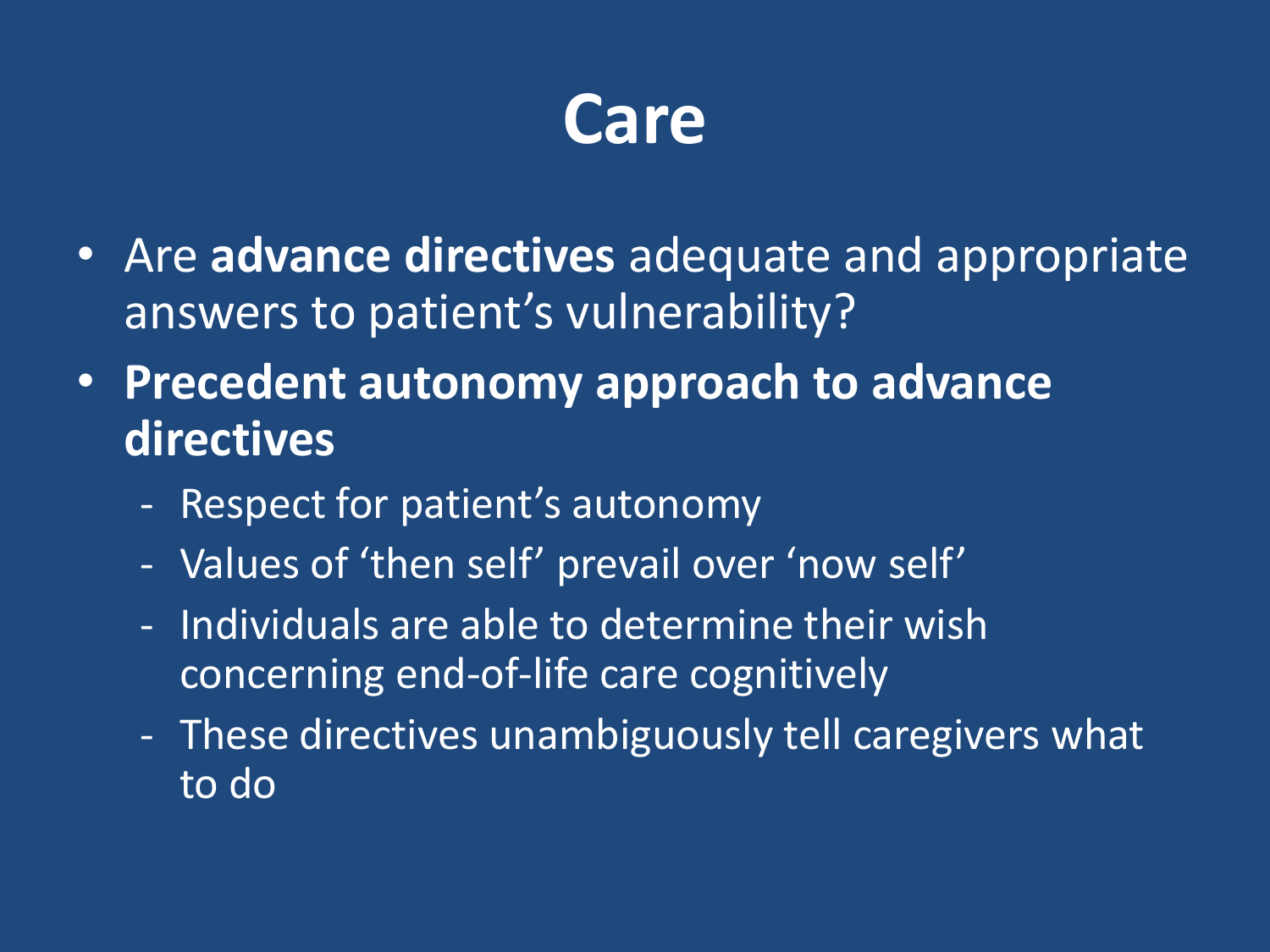

#### • **Experiential interest approach to AD**:

- Patient's wishes cannot be considered as given whose content is unambiguous clear
- Patient's wishes should be constructed through interpretative processes
- Person's preferences and values can change: but person with dementia cannot reconsider the decisions outlined in AD; how to balance 'then' self and 'now' self?
- Whose autonomy should be respected?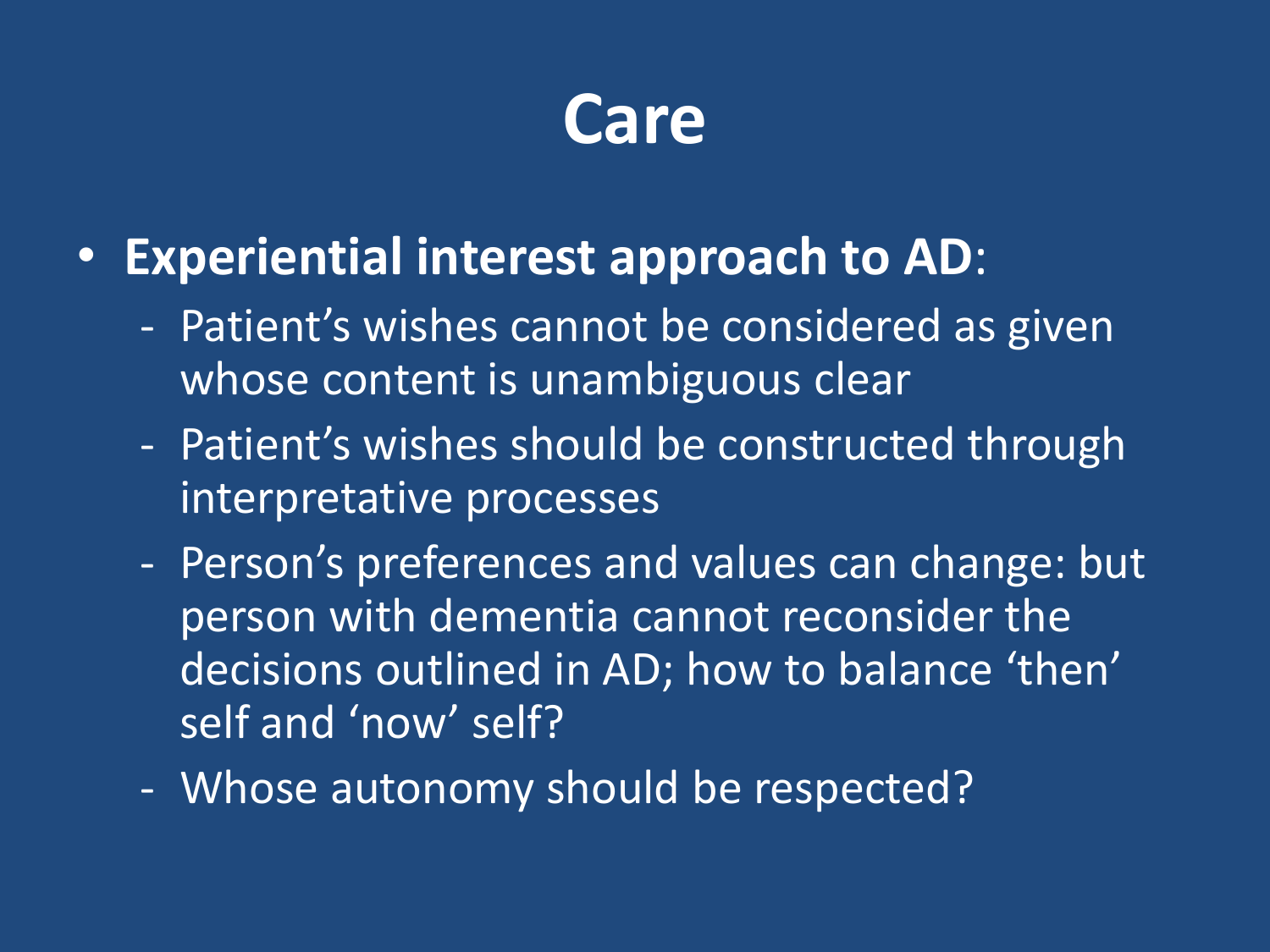# **Dignity** (normative aspect)

- **Dementia care as dignity-enhancing care**
	- Vulnerability that affects person with dementia, results in the dignity of the person itself being threatened
	- Goal of care: promotion of dignity of the person by providing good care on the physical as well as the psychological, relational, social, moral, and spiritual levels
	- Dementia care is most meaningful when the patient is respected as a human person in all his dimensions
	- Is advance directive example of dignity-enhancing care?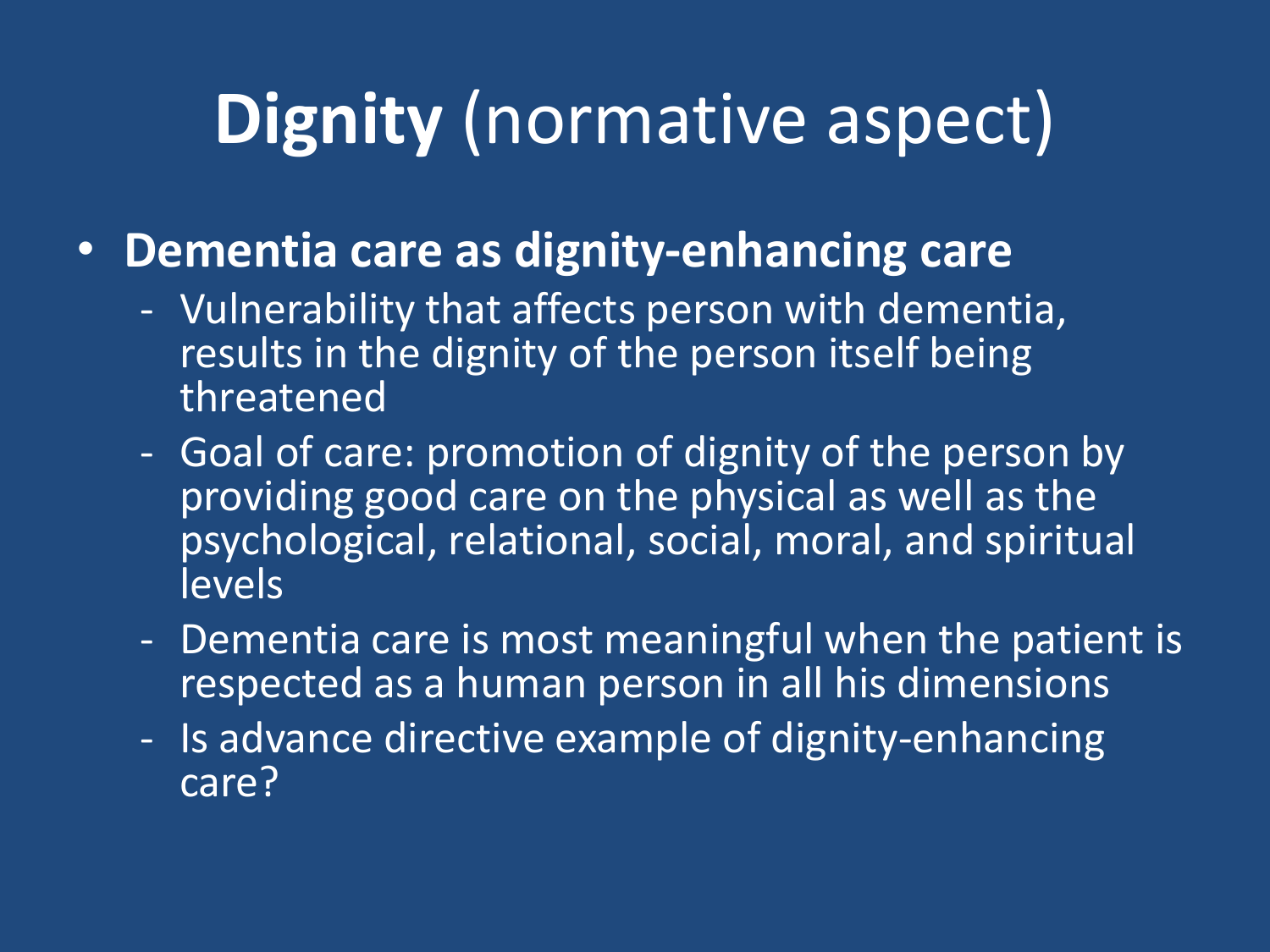# **Dignity**

- **Advance directives = dignity-enhancing care?** *Critique 1: Overemphasis on cognition*
	- Western world: high value on cognition as integral aspect of individual's dignity
	- Drawing up advance directive as cognitive and solitary activity
	- 'Exclusionary ethics' (S. Post): value that society places on rationality excludes persons with dementia from the sphere of human dignity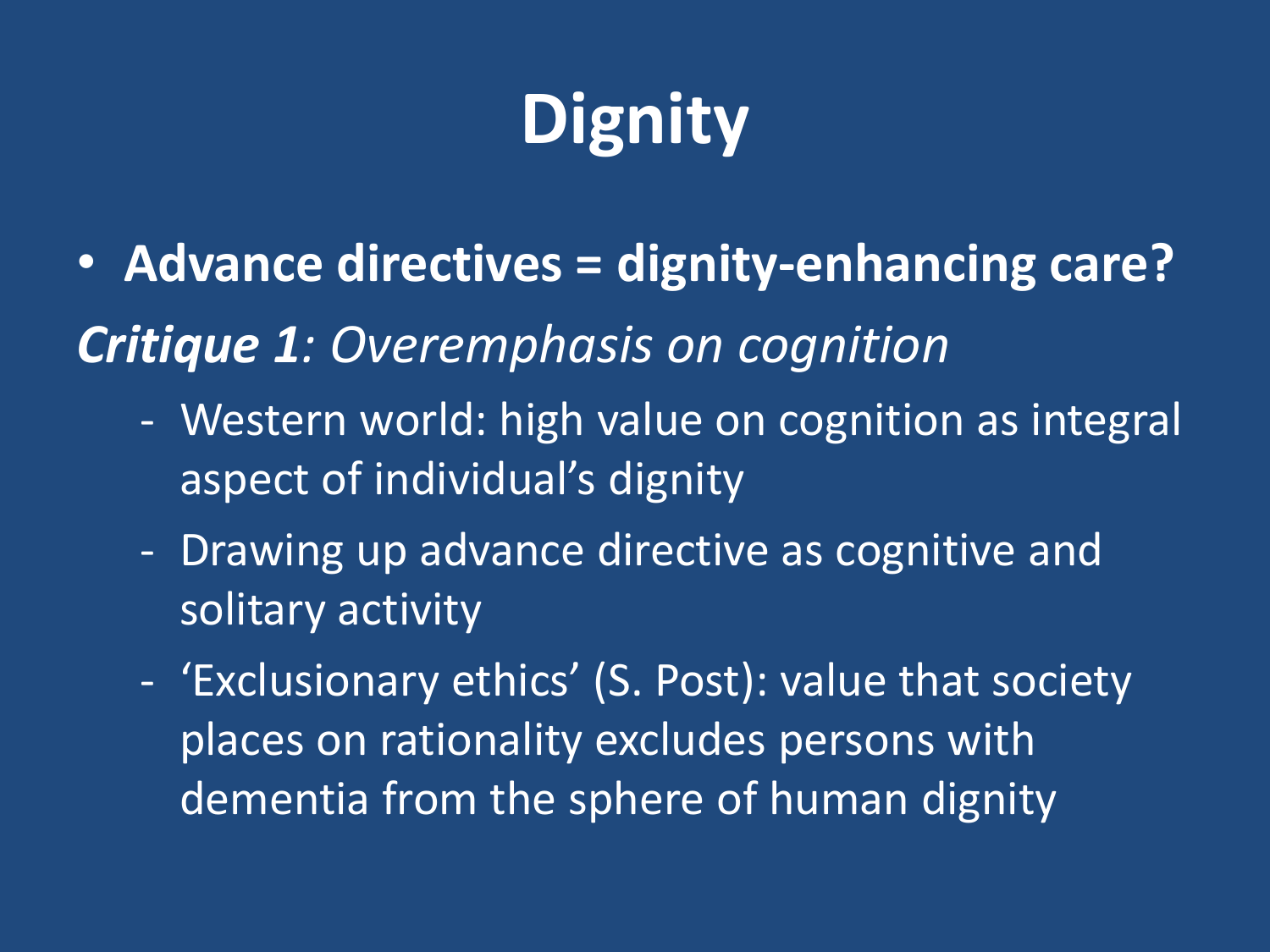# **Dignity**

### *Critique 2: Overemphasis of individual autonomy*

- Advance directives do not guarantee that wishes of person with dementia will be respected
- Unclear whether person had this situation in mind when writing AD
- Dialogue between 'then' and 'now' self is needed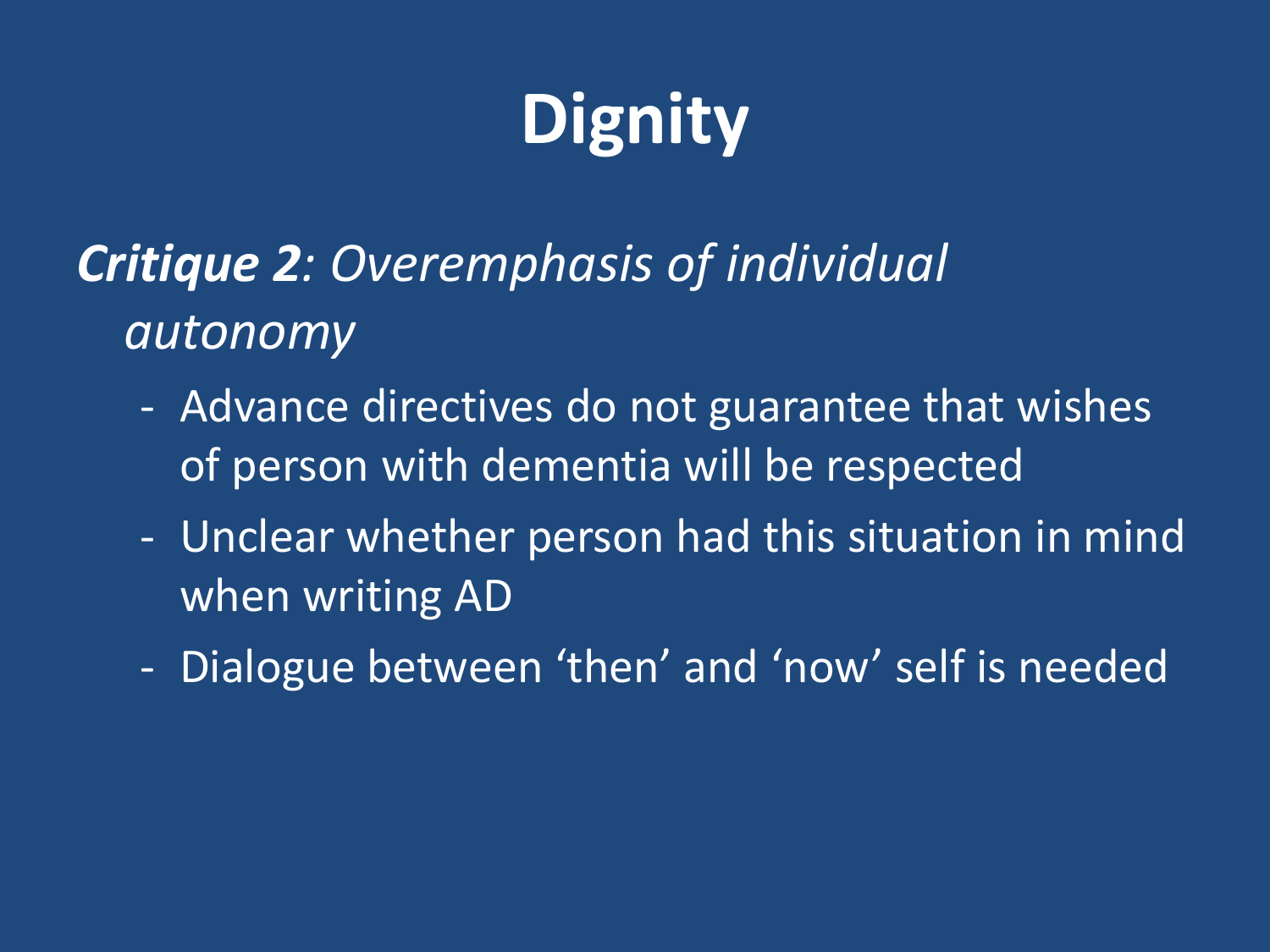# **Dignity**

### *Critique 3: Underemphasis of dialogue and shared understanding*

- Respect for autonomy should be complemented by dialogue and interpretation (relational phenomena) from the beginning of drafting AD till the moment of implementing AD into clinical decision-making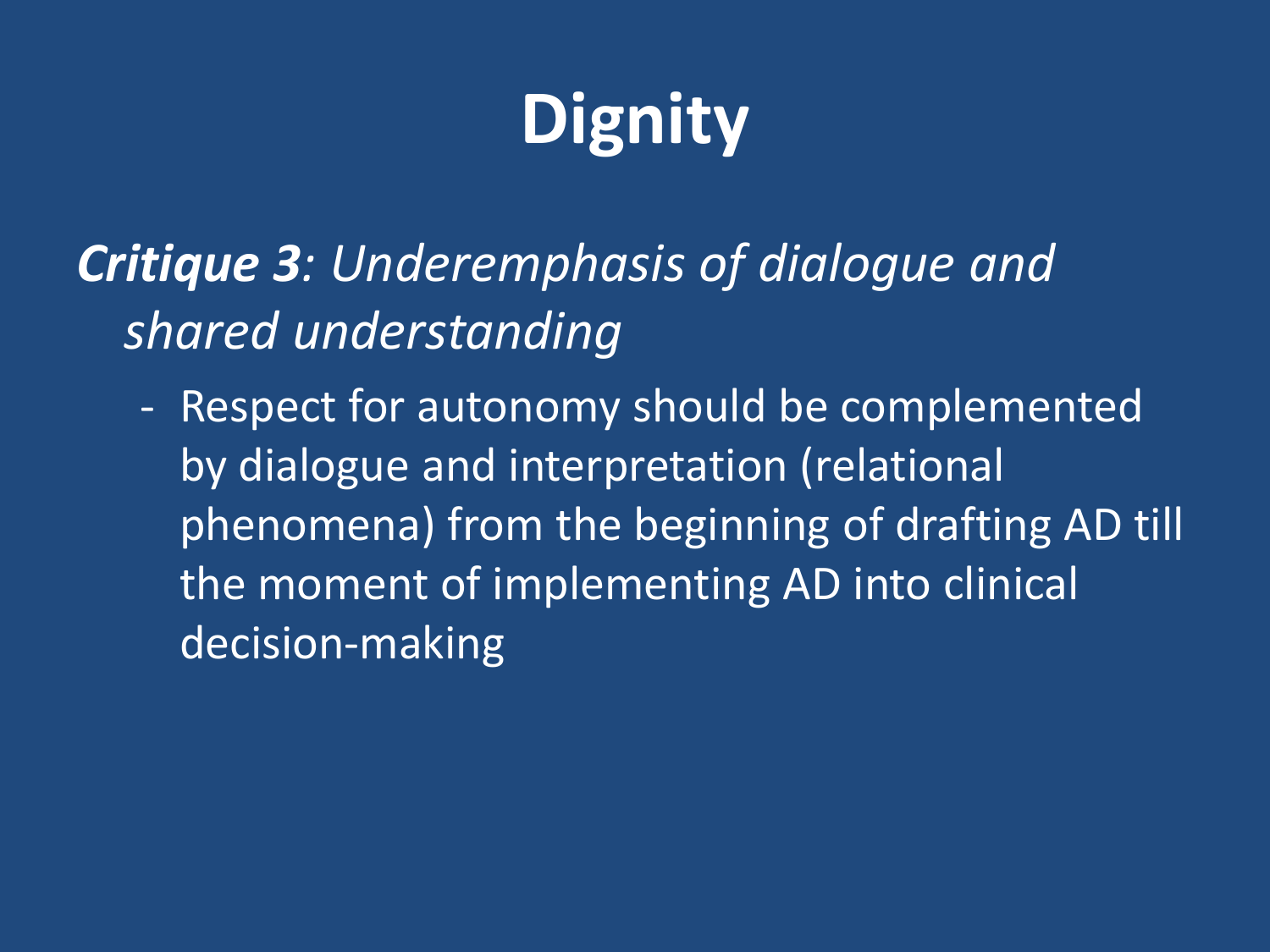## **Conclusion**

- **AD** can be considered as a **dignity-enhancing care instrument** if:
	- Continuous dialogue between patient, relatives, and caregivers during process of drafting AD;
	- Wishes of 'then self' and 'now self' are respected;
	- Legal instrument (AD) never replaces dialogue and interpretation among patient, relatives and caregivers